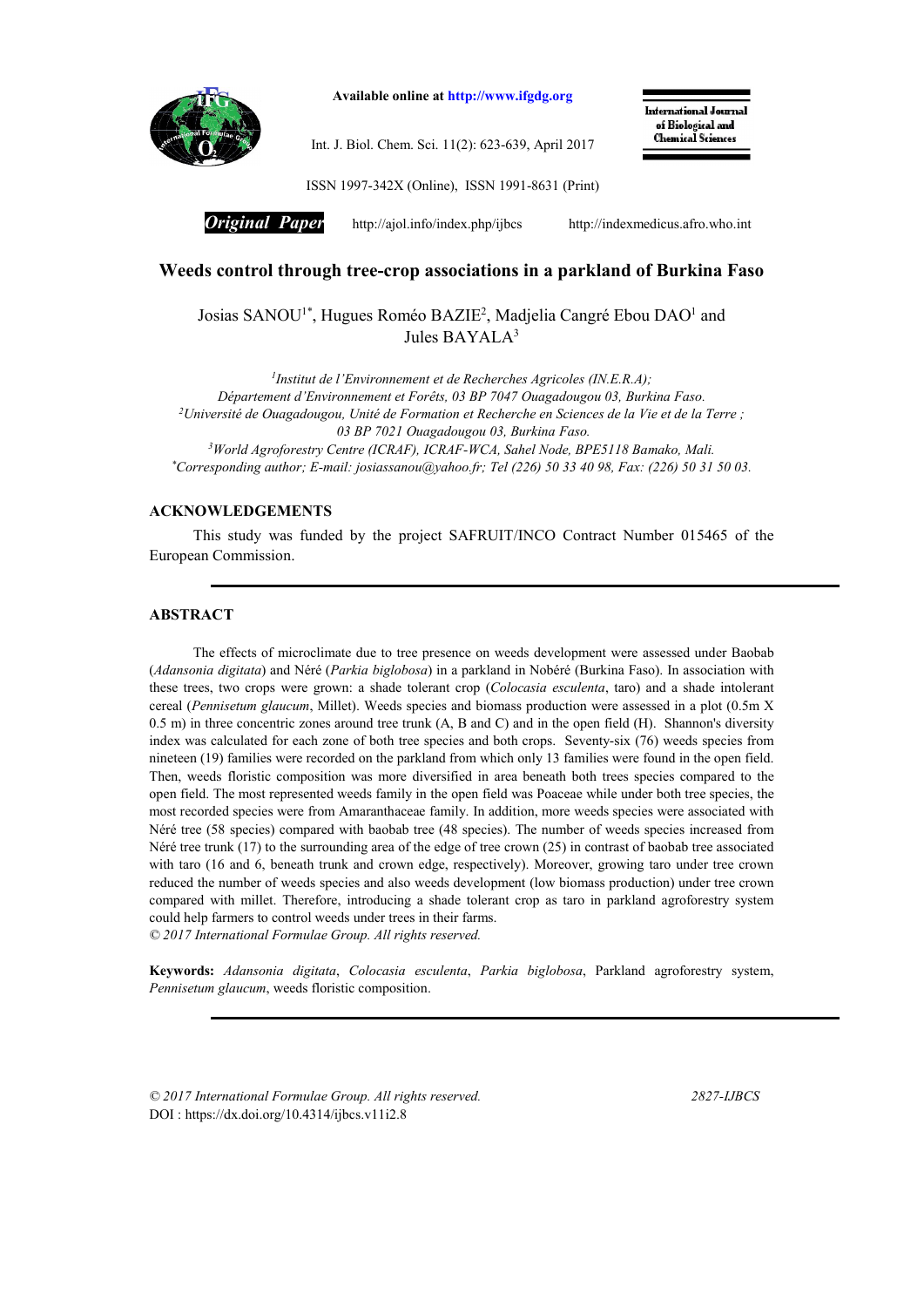## INTRODUCTION

Parkland agroforestry systems are the practices of growing crops and these scattered trees together on the same area and at the same time (Bayala et al., 2014). These systems are common in West Africa and have been used since ancient times by farmers to obtain both products from trees and crops in order to enhance their food security (Bayala et al., 2014; Yaméogo et al., 2013; Larwanou et al. 2010). Both trees and crops interact underground and above-ground in parkland agroforestry systems (Bayala et al., 2002).

Several workers reported changes in climate parameters under trees compared with the conditions in the open field (Bayala et al., 2002; Noordwijk et al., 2004). The microclimate due to tree presence is characterised by lower sun radiation reaching the soil, lower air and soil temperature, higher air and soil moisture compared with the open field (Bayala et al., 2015). According to these last authors, the reduction of sunlight under tree crown which depends on tree architecture results in a decrease of temperature that finally reduce evaporation under tree crown.

The microclimate created under tree crowns is reported to have various impacts on understored grasses (Kambatuku et al., 2011). The effect of *Faidherbia albida* tree shade is associated with lower weeds diversity and a significantly lower density of the plant parasite *Striga hermontica* compared with open areas. Gworgwor (2007) found none emergence of *S. hermontica* under *F. albida* trees whereas the parasite was causing up to 17.13% reduction of millet panicle yield in open area in Nigeria. Indeed, the lack of radiation under trees selectively suppresses plants which have high demand for light for their development. Ludwig et al. (2004) found a completely different composition of the herbaceous species under Acacia trees compared to open grassland. These authors suggested that the observed different in herbaceous composition was mainly due to nutrient availability because similar species compositions were found for stands with same

oil nutrient concentrations while light and water availability were different.

Many workers have also reported a higher biomass production of grasses underneath of trees compared with open areas (Moustakas et al., 2013; Kambatuku et al., 2011). Moustakas et al. (2013) reported that grass biomass production was higher under savanna trees compared to the outside when annual average rainfall was lower than 550 mn but no different was noticed when annual average rainfall was equal to 737mn. The higher biomass production of plants undernath of tree compared to the outside is explained by more nutrients and water availability under tree (Bayala et al., 2014; Ndiaye Samba et al., 2012; Ludwig et al., 2004).

In sum, trees in parklands agroforestry systems seem to increase weeds problem which is known as the most pest in West African savannah agriculture. Indeed, the major cereal crops (C4 plants) are less competitive than C3 weeds species under tree (Bayala et al., 2015). In addition, due to the reduction of cereal yield under tree, some farmers do not cultivate the area beneath tree as recommended by Saidou et al. (2012). These areas then constitute reserves of weed seeds. Therefore, growing a shade tolerant crop under tree could help controlling weeds in parkland agroforestry systems.

In the present study, the effects of microclimate due to tree presence on weeds development in millet (*Pennisetum glaucum*) and taro plots were assessed under Baobab (*Adansonia digitata*) and Néré (*Parkia biglobosa*) in a parkland with a view to identifying weeds species specific to the microclimate due to trees presence and to reduce the development of weeds by growing a shade tolerant crop (*Colocasia esculenta*) in the area shaded by tree crown.

# MATERIALS AND METHODS Study site

The study was carried out in a parkland in Nobéré, a village located at 11°30' North and 00°58' West in the south-central region of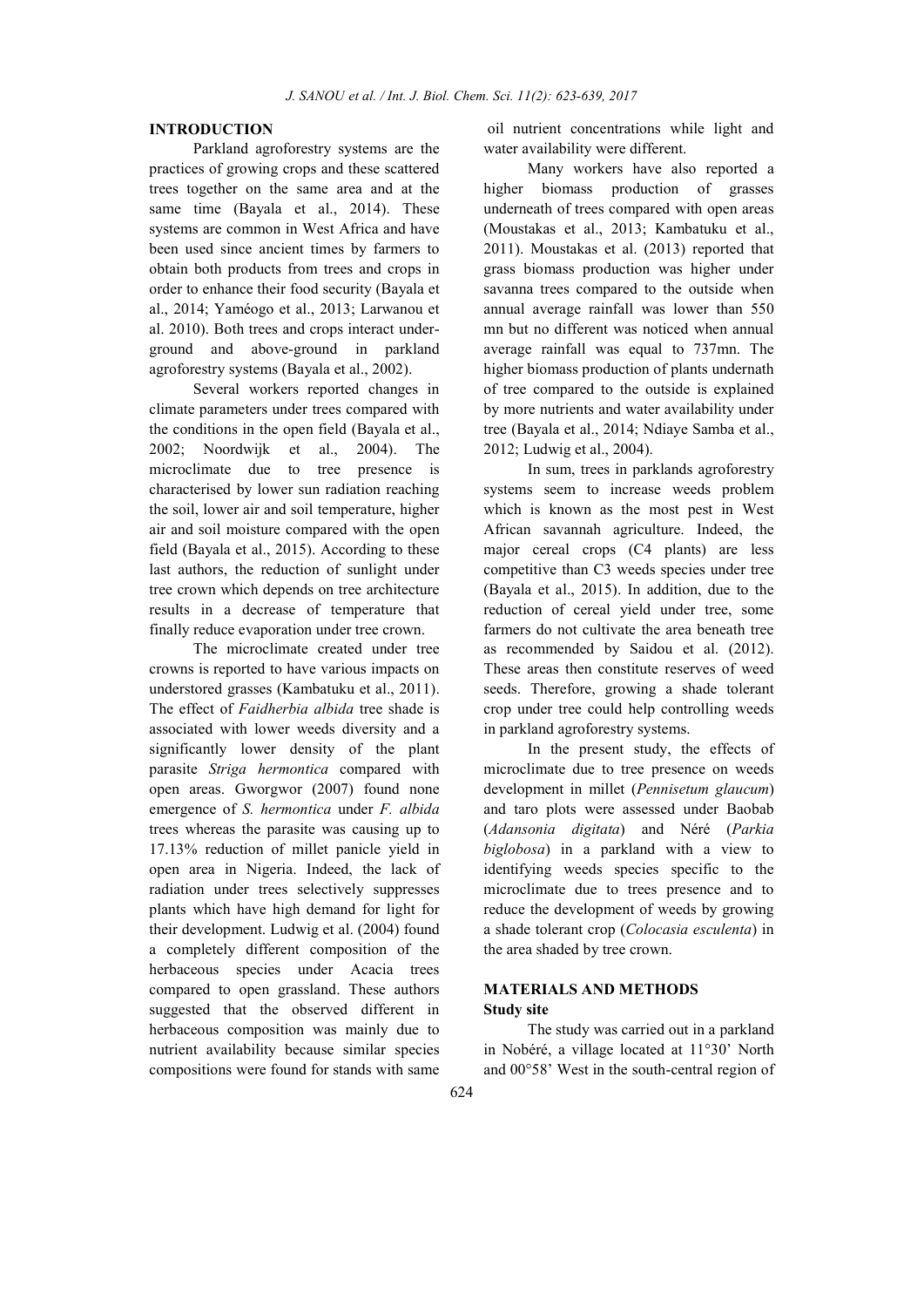Burkina Faso (West Africa). The area is Sudanian savanna zone with a rainy season of 4-5 months and annual rainfall of 800-1000 mm (Nikiéma, 2005). The rainfall in 2007 was 46.1 mm higher than the normal maximum for the region. As showed on Figure 1, the high rainfall of 2007 was not evenly distributed and about half of the annual rainfall was recorded only in August (412 mm). The soil is luvisol with a sandy loam texture (clay= $11.5\%$ , silt = 20.1% and sand= 68.4%) with low nutrient content (N=0.69 g  $kg^{-1}$ , P=0.14 g  $kg^{-1}$  and  $K=0.50$  g kg  $^{-1}$ ) and low organic matter content (1.32%) in the 10-cm upper soil layer (Sanou et al., 2012b).

The study was carried out in a parkland of 100 ha where the most frequent tree species were indigenous fruit trees including *Adansonia digitata*, *Lannea microcarpa*, *Parkia biglobosa* and *Vitellaria paradoxa* (Sanou et al., 2012b). Tree densities per species on the parkland were 0.25 individual ha<sup>-1</sup> for *A. digitata* (Baobab),  $1.18$  ha<sup>-1</sup> for *L. microcarpa*, 1.81 ha-1 for *P. biglobosa* (Néré) and 9.76 ha-1 for *V. paradoxa* (Karité). The overall average tree density for all species was 13.58 individuals ha-1 (Sanou et al., 2012b).

## Tree selection

The two tree species, *Adansonia digitata* and *Parkia biglobosa* were chosen for the study because of their high frequency in parklands of Sudanian savanna zone and also because of their contrasting phenology and light interception. Eight isolated mature trees of each of the two tree species (*A. digitata* and *P. biglobosa*) were randomly selected within a parkland. Tree characteristics such as height, circumference at 1.30 m aboveground and average crown (north-south and east-west orientations) diameters were measured and used to plan the experimental design. Average height, circumference at 1.30 m and crown diameter were 15.50±1.10 m, 5.92±0.59 m and 16.52±0.82 m, respectively for baobab and 11.07±0.33 m, 2.19±0.11 m and 17.14±0.83 m, respectively for Néré.

#### Experimental design and layout

The area around each of the selected sixteen trees was subdivided into three concentric zones according to its crown size as follows:

Zone A - from the trunk of each tree up to half of the radius of the tree crown;

Zone B - from half of the radius of the tree crown up to the edge of the crown;

Zone  $C$  – from the edge of the tree crown up to 3 m away;

A control plot (Zone H) of an area of 8 x 8 m was delimited for each sample tree to assess crops performance in the open area. The control plot was situated at least 40 m away from the edge of the crown of the sample tree but not shaded by any of the surrounding trees at any time of the day throughout the cropping season (Figure 2). Dividing the area under tree into concentric zones were preferred to directional transects to reduce directional biases related to leaf and rainfall, and micro-variability of soil fertility and to separate the different influence zones of tree as defined by Rao et al. (1998). In addition, these zones reflect different light interception by both trees as observed by Sanou et al. (2012a). The authors showed that the photosynthetically active radiation (PAR) recorded in the open area  $(67.78 \text{ mol m}^2 \text{ per})$ day) was reduced under *P. biglobosa* by 82.73%, 55.16% and 18.42% (in zones A, B and C, respectively) while under *A. digitata*  the reduction was 62.49%, 37.74% and 15.48% (in the zones A, B and C, respectively).

Taro was grown under four selected trees of each tree species and millet under the other four trees of each species. The association of crops to selected trees was randomly done for each tree species. At the time of crop sowing, two weeds plots (WP) of  $0.5$ mX $0.5$ m $(0.25 \text{ m}^2)$  were randomly located within each concentric zone and the control plot (Figure 2). These plots were not weeded throughout the growing season. The weeds on these plots were identified and harvested just before crop harvest.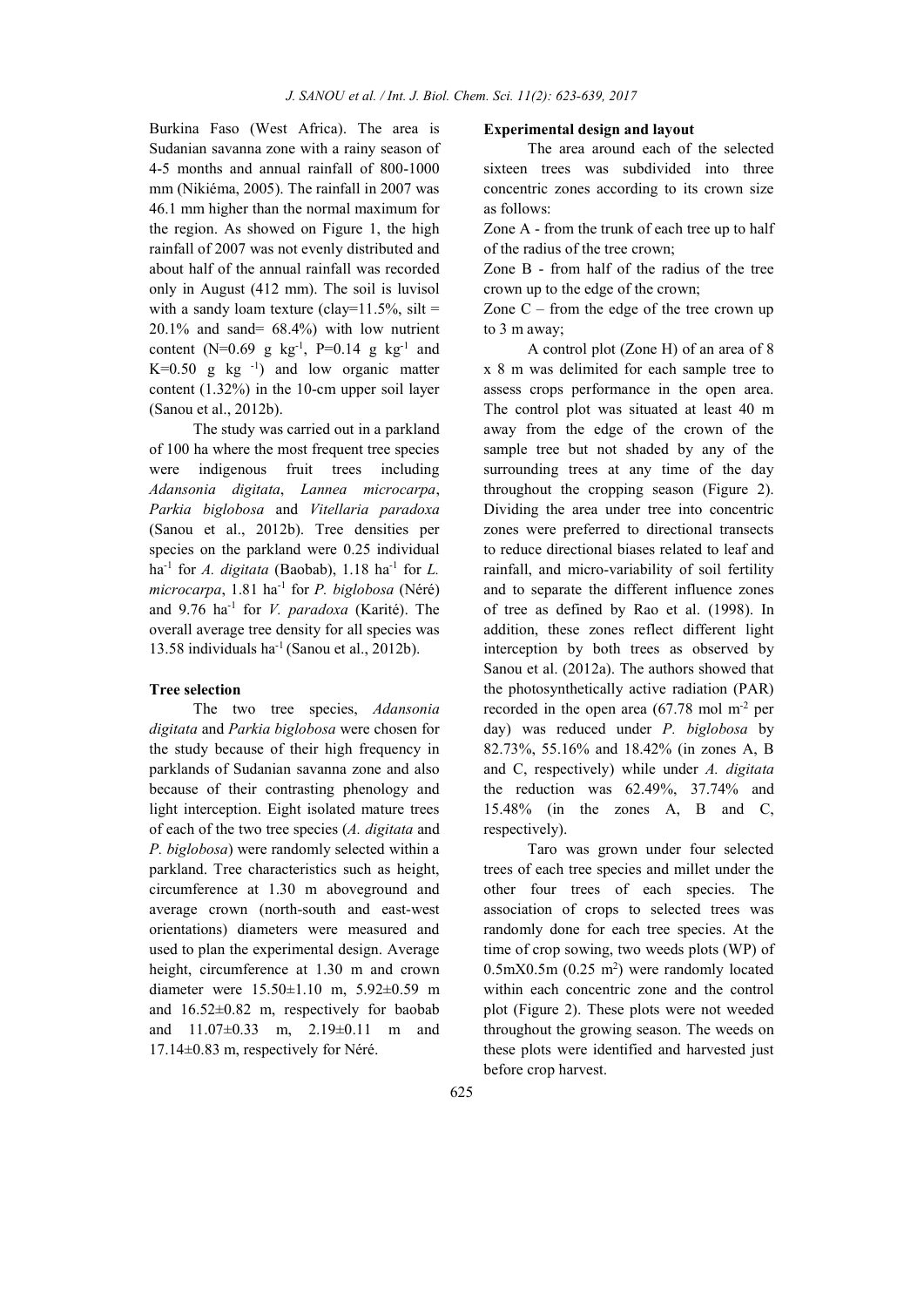## Data assessment

For each tree species and each crop, the number of species of weeds (Richness), the total number of individuals of each species (abundance) was determined for each zone (A, B and C) and for the control plot. The relative frequency (F in %) of each weed species for each zone was calculated as:

 $F= 100\times$ Number of individual s of a given species in the zone

> Total number of individual s of all species in the zone

The abundance of weed species in each zone was used to calculate Shannon's diversity index (H) using the equation:

$$
H = -\sum \frac{n}{N} \ln \left( \frac{n}{N} \right),
$$

where  $n =$  number of individuals of a given species and  $N =$  total number of individuals of all species.

The total biomass of weeds per zone for each tree was weighed after drying the

samples during 48 hours in an oven at 80 °C. Then, weeds were separated into different families and their species identified.

### Statistical analysis

According to Wilson et al. (1998), it is not possible to calculate a valid estimation of error as residuals of zones are correlated in a concentric zones experimental design. Therefore, weeds parameters variations between concentric zones and the control plot were tested using a pairwise t-tests. It was assumed that the difference between the two zones compared was equal to zero and this hypothesis was rejected in case of a significant result of the t-test. An ANOVA using library Agricolae (1.2-1) of R software (3.2.1) was performed to test the effects of tree species and crops on Shannon's diversity index and weeds biomass production. The means were compared using Tukey's test at a confidence level of 95%.



Figure 1: Rainfall pattern in 2007 in Nobéré (Burkina Faso).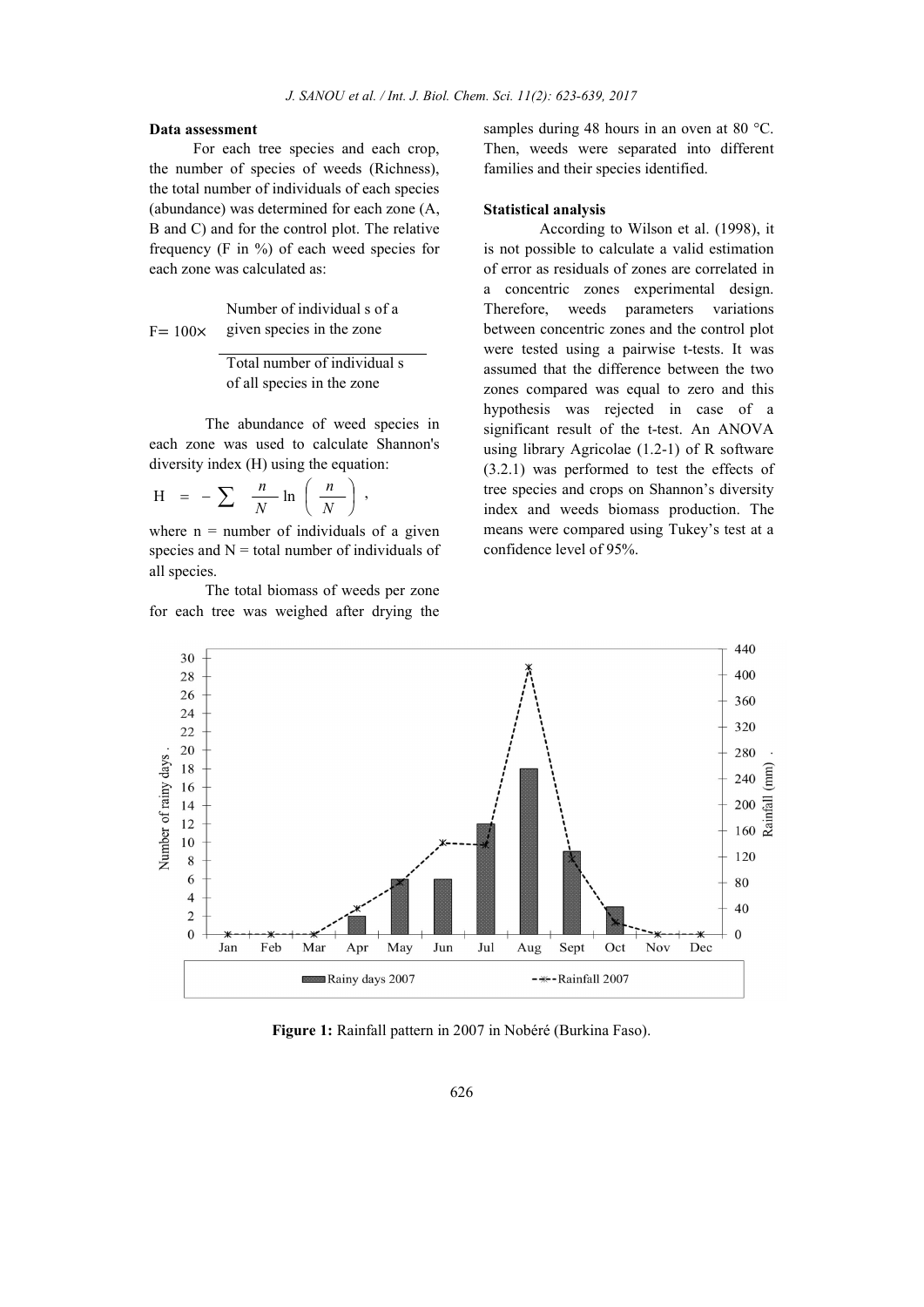

Figure 2: Experimental design with concentric zones (A, B, C) around a tree trunk and the control (H) with two weeds plots per zones. Zone A - from the trunk of each tree up to half of the radius of the tree crown; Zone B - from half of the radius of the tree crown up to the edge of the crown; Zone C – from the edge of the tree crown up to 3 m away; Zone H - Control plot

# **RESULTS**

#### Weed floristic composition

Over the whole study area, 19 families of weed species were recorded but only 13 families were found in the open area, 12 families in the area influenced by baobab trees and 18 families under Néré trees. A total of 76 weed species were collected in the study area (Table 1) and, as shown in Table 2, 60% of these species belong to the families of Poaceae, Fabaceae, Cyperaceae and Rubiaceae (30%, 12%, 9% and 9% respectively).

Tree species had an impact on weed

floristic composition (Table 3). The number of weed species found in the open area (32 species) was significantly lower  $(P=0.035)$ compared with the area under baobab and Néré trees (48 and 58 species, respectively). Seventeen (17) weed species were found under both tree species but were absent in the open area while six weed species were found only in the open area. Ten weed species were specific to the baobab and eighteen (18) were associated only with Néré trees (Table 4). For tree species and crop associations, the number of weed species was lower in both species associations with taro (29 and 40, for baobab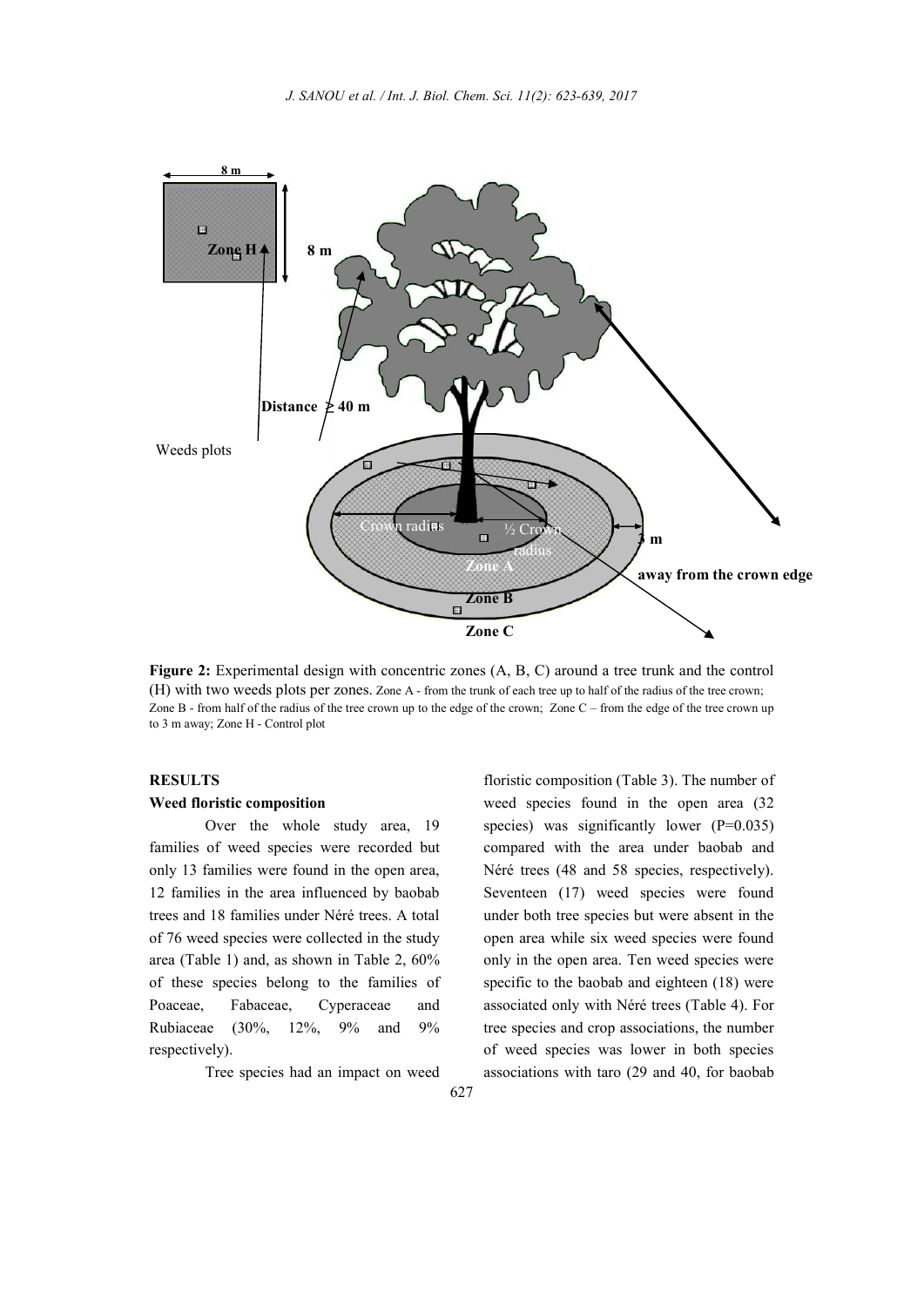and Néré, respectively), compared with their association with millet (39 and 41, for baobab and Néré, respectively). In the open area, taro plots also had lower number of weed species (17) compared with millet plots (25).

The weed floristic composition varied between concentric zones. The high representation of Poaceae, Cyperaceae, Fabaceae and Rubiaceae families in the open area decreased towards the trunks of both tree species. In the areas surrounding tree trunks, the most represented weed families were Amaranthaceae, Poaceae and Tiliaceae under baobab trees and Amaranthaceae, Lamiaceae, Poaceae and Acanthaceae under Néré trees. In the association between Néré trees and both crops, the number of weed species significantly (P=0.042) decreased from zone C (25 and 24, for millet and taro, respectively) to zone A (15 and 17, for millet and taro, respectively), while in the association of baobab trees and taro, weed species number increased from zone C  $(6)$  to zone A  $(16)$ (Table 3). For the association of baobab trees and millet, the highest number of weed species was recorded in zone B (23) and the lowest in zone A (17).

The most represented weed species in a plot changed with the crop species and zone (Tables 5 and 6). In the open area, the millet plots were more infested by *Alysicarpus ovalifolius* and *Spermacoce radiata* (11%) while the major weeds in taro plots were *Digitaria horizontalis* and *Fimbrystilis hyspidula* (15%). The most represented weed species in the zones under baobab trees crown (zones A and B) was *Commelina forskaolaei*  (in association with millet 17% and 13%, respectively and 14% and 21%, respectively in association with taro). For baobab trees associated with taro, *Leucas martinicensis*

(14%) had the same frequency as *Commelina forskaolaei* in zone A. *Commelina forskaolaei*  and *Leucas martinicensis* were also the major weed species (13%) in zone A of Néré trees associated with millet, while in zone B, *Leucas martinicensis* was the most represented weed (17%). Zone A of the Néré and taro association was most occupied by *Leucas martinicensis* (11%) and *Pennisetum pedicellatum* (11%) whereas zone B was most infested by *Tacca involucrata* (13%).

There was significant difference of Shannon's diversity index (SDI) between tree species (2.57 and 2.86, *A: digitata* and *P. biglobosa*, respectively) and between crops (2.86 and 2.60, millet and taro, respectively; P=0.026). No significant interaction was noticed between the factors tree species and crops. As showed in Figure 3; there was a slightly increase of SDI from tree trunk to the open field for millet plots. In contrast, no significant difference was noticed in SDI of taro plot according to zones. In addition, SDI was lower in taro plots of zones B,C and H compared with millet plots.

### Weeds biomass

There was no significant difference in the biomass production of weeds between tree species and between crops (P=0.071). The average weights of weeds harvested under baobab and Néré trees were 238.17±46 g m-2 and  $221.75 \pm 60$  g m<sup>-2</sup>, respectively. Weeds biomass productions were 225.44±41 g m-2 and  $230.44\pm64$  g m<sup>-2</sup> in millet and taro plots, respectively.

The biomass production of weeds was similar in all zones for millet plots while lowest dry matter of weeds  $(145.00 \pm 21 \text{ g m}^{-2})$ was recorded in zone A for taro plots (Figure 4).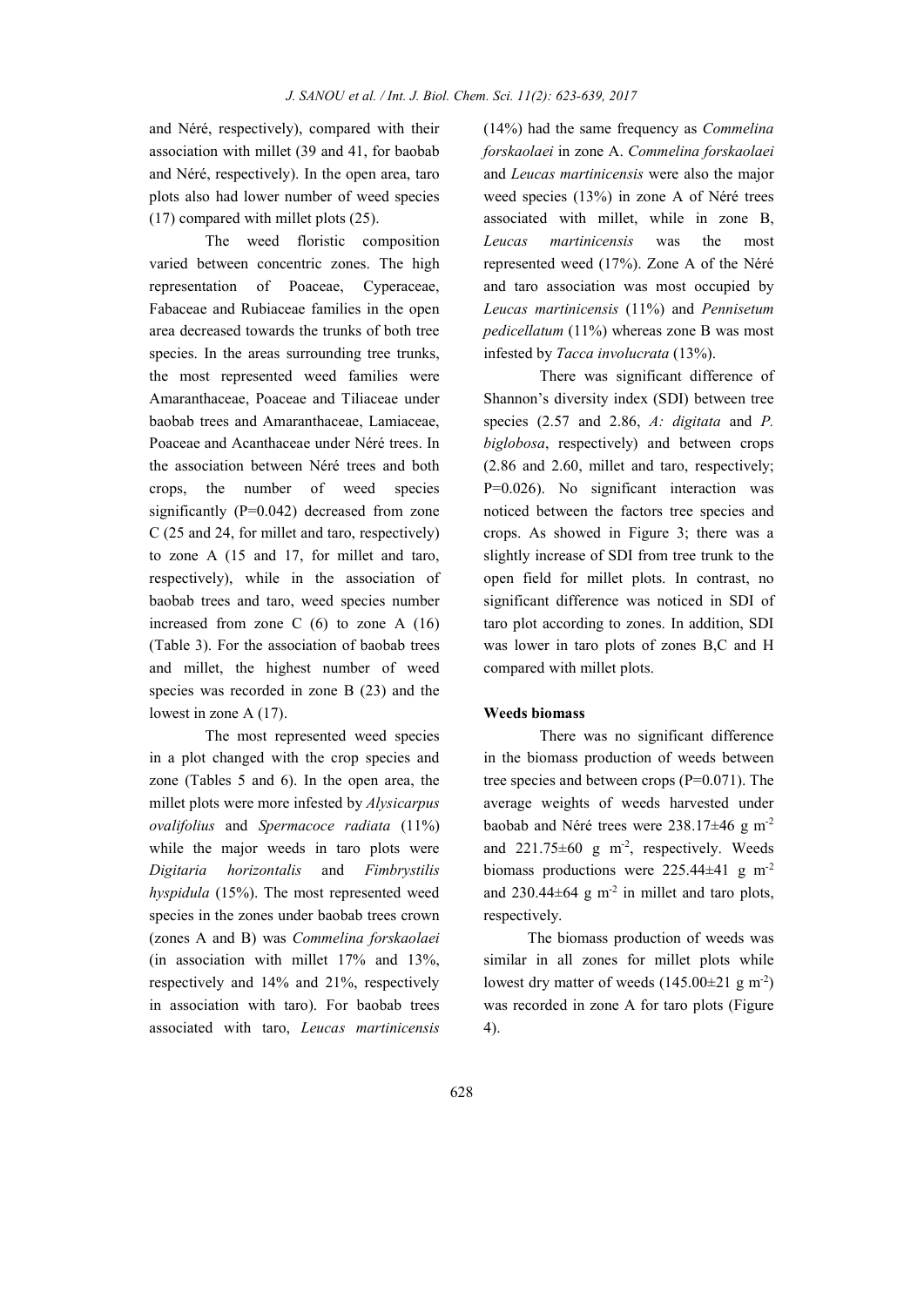# *J. SANOU et al. / Int. J. Biol. Chem. Sci. 11(2): 623-639, 2017*

Table 1: Families and species of weeds recorded in 2007 in the study site in Nobéré in Burkina Faso.

| N  | <b>Families</b> | <b>Weed species</b>     | N  | <b>Families</b> | <b>Weed species</b>   | N  | <b>Families</b> | <b>Weed species</b>       |
|----|-----------------|-------------------------|----|-----------------|-----------------------|----|-----------------|---------------------------|
|    | Acanthaceae     | Dicliptera verticillata | 27 | Fabaceae        | Alysicarpus vaginalis | 52 | Poaceae         | Elionurus elegans         |
| 2  | Acanthaceae     | Monechma ciliatum       | 28 | Fabaceae        | Cassia tora           | 53 | Poaceae         | Eragrostis ciliaris       |
| 3  | Acanthaceae     | Peristrophe paniculata  | 29 | Fabaceae        | Crotalaria goreensis  | 54 | Poaceae         | Eragrostis pilosa         |
| 4  | Amaranthaceae   | Achyrantes aspera       | 30 | Fabaceae        | crotalaria retusa     | 55 | Poaceae         | Eragrostis tremula        |
| 5  | Amaranthaceae   | Alternantera nodiflora  | 31 | Fabaceae        | Indigofera dendroïdes | 56 | Poaceae         | Hackelochloa granularis   |
| 6  | Amaranthaceae   | Amaranthus viridis      | 32 | Fabaceae        | Rhyconsia minima      | 57 | Poaceae         | Panicum leatum            |
|    | Amaranthaceae   | Celosia trigyna         | 33 | Fabaceae        | Tephrosia pedicellata | 58 | Poaceae         | Panicum maximum           |
| 8  | Araceae         | Stylochaeton hypogaeus  | 34 | Fabaceae        | Vigna sp              | 59 | Poaceae         | Paspalum scrobiculatum    |
| 9  | Asteraceae      | Ageratum conyzoïdes     | 35 | Lagascae        | Physalis micrantha    | 60 | Poaceae         | Pennisetum pedicellatum   |
| 10 | Asteraceae      | Aspilia busei           | 36 | Lamiaceae       | Hyptis sipicigera     | 61 | Poaceae         | Pennisetum polystachion   |
|    | Asteraceae      | Pentanema indicum       | 37 | Lamiaceae       | Leucas martinicensis  | 62 | Poaceae         | Schyrachyrium brevifolium |
|    | Asteraceae      | Vernonia galamensis     | 38 | Lamiaceae       | Ocimum americanum     | 63 | Poaceae         | Setaria pumila            |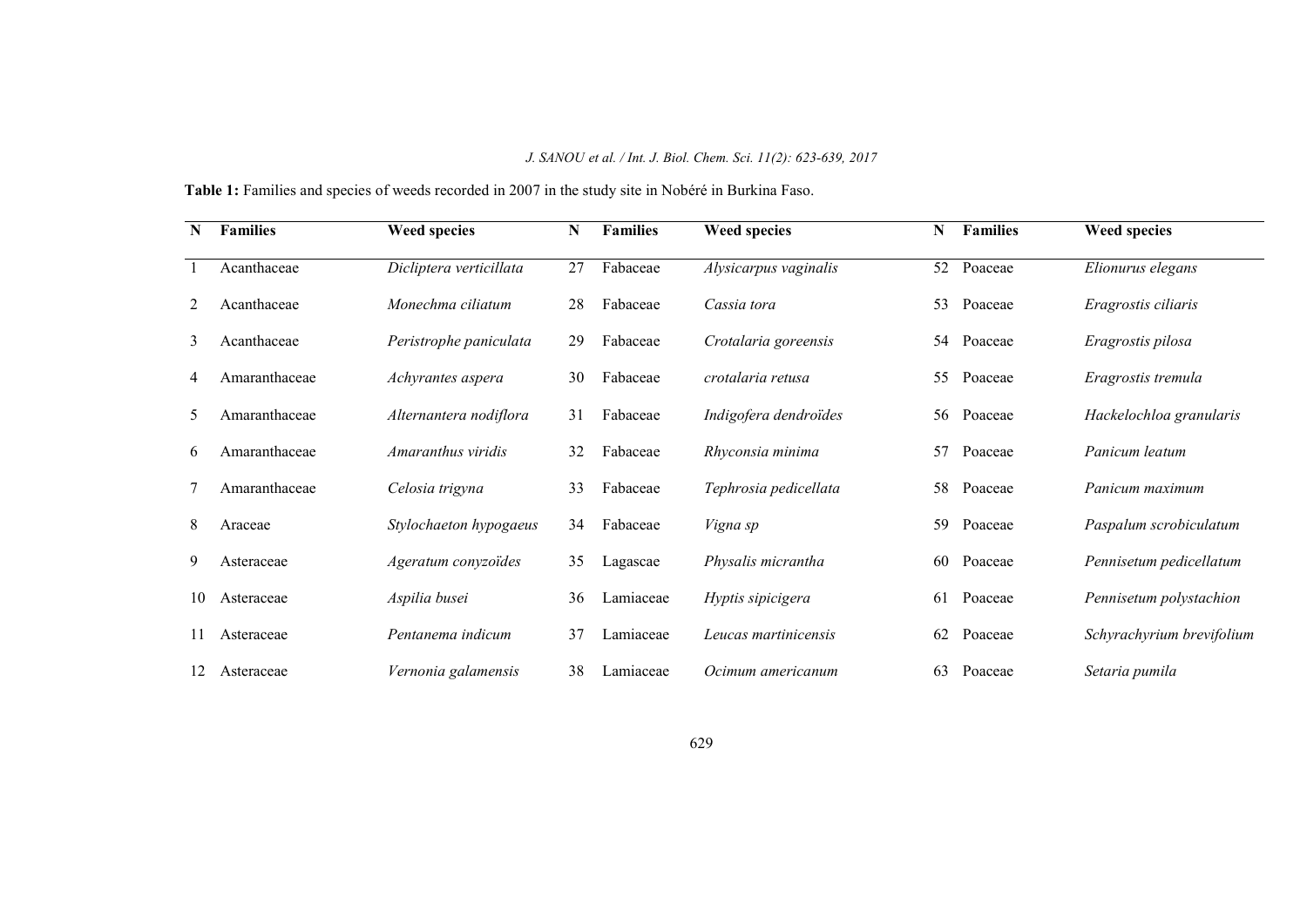*J. SANOU et al. / Int. J. Biol. Chem. Sci. 11(2): 623-639, 2017*

| 13  | Caryophylaceae | Polycarpaea corymbosa                         | 39 | Malvaceae   | Sida acuta                | 64 | Rubiaceae        | Kohautia senegalensis  |
|-----|----------------|-----------------------------------------------|----|-------------|---------------------------|----|------------------|------------------------|
| 14  | Commelinaceae  | Commelina benghalensis                        | 40 | Pedaliaceae | Ceratotheca sesamoïdes    | 65 | Rubiaceae        | Mitracarpus hirtus     |
| 15  | Commelinaceae  | Commelina forskaolaei                         | 41 | Poaceae     | Achelochloa granularis    | 66 | Rubiaceae        | Mytracarpus scaber     |
| 16  | Commelinaceae  | Commelina sp                                  | 42 | Poaceae     | Acroceras amplectens      | 67 | Rubiaceae        | Oldelandia corymbosa   |
| 17  | Convolvulaceae | Evolvulus alsinoïdes                          | 43 | Poaceae     | Andropogon gayanus        | 68 | Rubiaceae        | Oldelandia lantifolia  |
| 18. | Convolvulaceae | Ipomœa eriocarpa                              | 44 | Poaceae     | Andropogon pseudapricus   | 69 | Rubiaceae        | Spermacoce radiata     |
| 19  | Cyperaceae     | Abildgaardia hispidula<br>subsp. senegalensis | 45 | Poaceae     | Aristida funiculata       | 70 | Rubiaceae        | Spermacoce stachydea   |
| 20  | Cyperaceae     | Cyperus michelianus subs                      | 46 | Poaceae     | Brachiaria distichophylla | 71 | Scrophulariaceae | Striga hermonteca      |
| 21  | Cyperaceae     | pygmaeus<br>Cyperus sp                        | 47 | Poaceae     | Brachiaria lata           | 72 | Sphenocleaceae   | Sphenochlea zeylanica  |
| 22  | Cyperaceae     | Fimbristylis sp                               | 48 | Poaceae     | Chasmopodium caudatum     | 73 | Taccaceae        | Tacca involucrata      |
| 23  | Cyperaceae     | Fimbrystilis ferruginea                       | 49 | Poaceae     | Dactyloctenium aegyptium  | 74 | Tiliaceae        | Corchorus fascicularis |
| 24  | Cyperaceae     | Fimbrystilis hyspidula                        | 50 | Poaceae     | Digitaria horizontalis    | 75 | Tiliaceae        | corchorus tridens      |
| 25  | Cyperaceae     | Mariscus sp                                   | 51 | Poaceae     | Digitaria perrottetii     | 76 | Tiliaceae        | Triumfetta rhomboidea  |
| 26  | Fabaceae       | Alysicarpus ovalifolius                       |    |             |                           |    |                  |                        |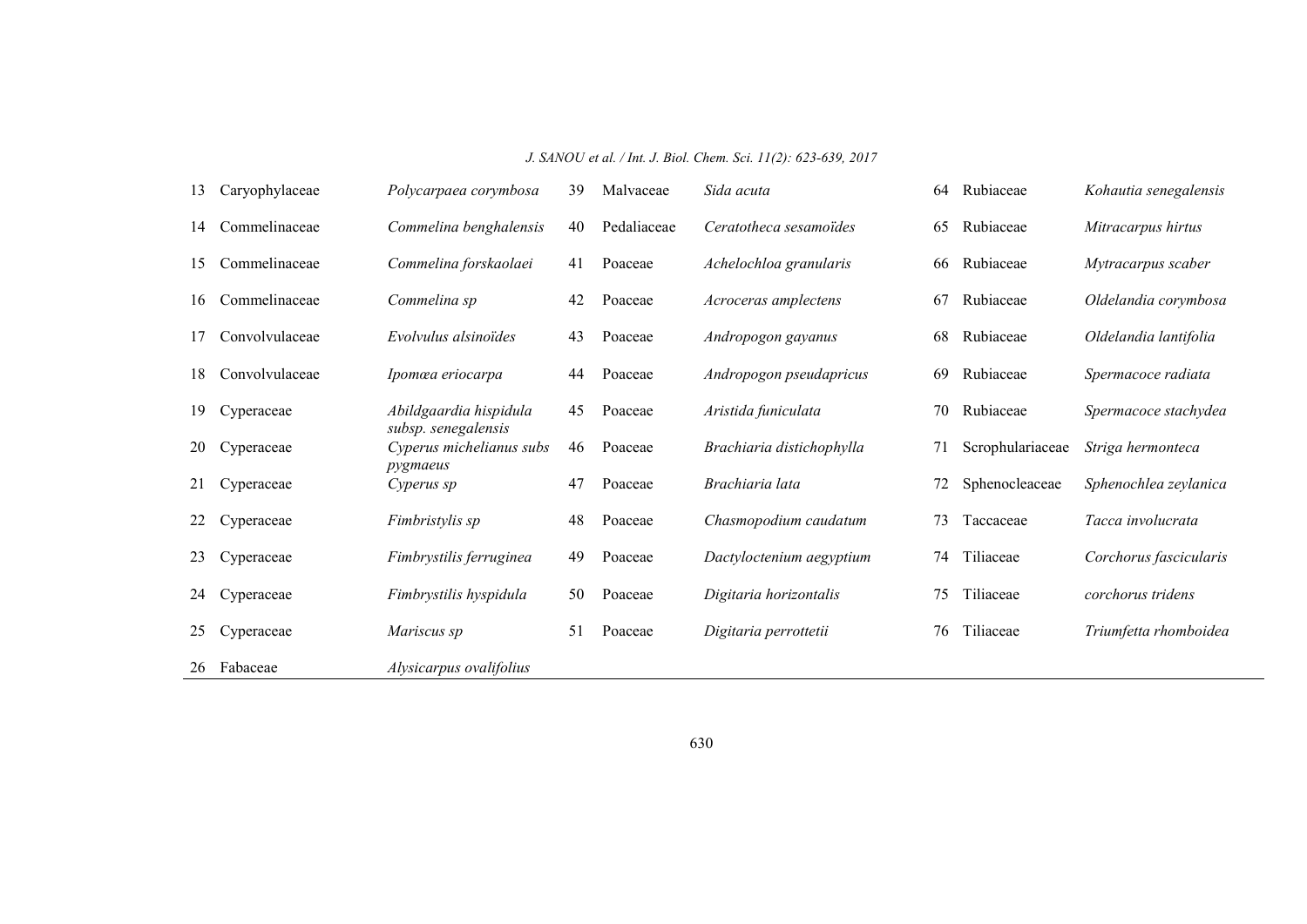| <b>Families</b>  | Frequency (%)           |
|------------------|-------------------------|
| Poaceae          | 30                      |
| Fabaceae         | 12                      |
| Cyperaceae       | 9                       |
| Rubiaceae        | 9                       |
| Amaranthaceae    | 5                       |
| Asteraceae       | 5                       |
| Acanthaceae      | $\overline{4}$          |
| Commelinaceae    | $\overline{4}$          |
| Lamiaceae        | 4                       |
| Tiliaceae        | $\overline{\mathbf{4}}$ |
| Convolvulaceae   | 3                       |
| Araceae          | 1                       |
| Caryophylaceae   | 1                       |
| Lagascae         | 1                       |
| Malvaceae        | 1                       |
| Pedaliaceae      | 1                       |
| Scrophulariaceae | 1                       |
| Sphenocleaceae   | 1                       |
| Taccaceae        | 1                       |

Table 2: Frequencies of weed species according to weed families recorded in 2007 in a parkland system in Nobéré in Burkina Faso.

Table 3: Number of weed species (Richness) recorded in millet (*Pennisetum glaucum*) and taro (*Colocasia esculenta*) associations with baobab (*Adansonia digitata)* and Néré (*Parkia biglobosa*) trees and the open field in a parkland system in Nobéré in Burkina Faso.

 $\overline{a}$ 

|                 | <b>Baobab</b>  |   |             |                |             |             |              |                | Néré        | Open field     |             |   |               |             |
|-----------------|----------------|---|-------------|----------------|-------------|-------------|--------------|----------------|-------------|----------------|-------------|---|---------------|-------------|
| <b>Families</b> | <b>Millet</b>  |   |             |                | <b>Taro</b> |             |              | <b>Millet</b>  |             |                | <b>Taro</b> |   | <b>Millet</b> | <b>Taro</b> |
|                 | $\mathbf{A}$   | B | $\mathbf C$ | $\mathbf{A}$   | B           | $\mathbf C$ | $\mathbf{A}$ | B              | $\mathbf C$ | A              | B           | C | Н             | Н           |
| Acanthaceae     | 1              |   |             | 1              |             | 1           | 1            | 1              |             | 2              | 1           |   |               | 1           |
| Amaranthaceae   | $\mathfrak{D}$ | 3 |             | 2              | 1           |             | 3            | $\overline{2}$ |             |                |             |   |               |             |
| Araceae         |                |   |             |                |             |             |              |                |             |                |             |   |               |             |
| Asteraceae      | 2              | 1 |             |                |             |             |              | 1              |             | 1              |             |   |               |             |
| Caryophylaceae  |                |   |             |                |             |             |              |                |             |                |             | 1 | 1             |             |
| Commelinaceae   |                |   |             | $\overline{2}$ | 1           |             | 1            |                |             | $\overline{2}$ |             | 1 |               | 1           |
| Convolvulaceae  |                | 1 | 1           |                | 1           |             |              |                |             |                | 1           | 1 | 1             |             |
| Cyperaceae      | 1              | 1 | 1           | 3              | 1           | 1           |              |                | 3           |                |             | 3 | 4             | 2           |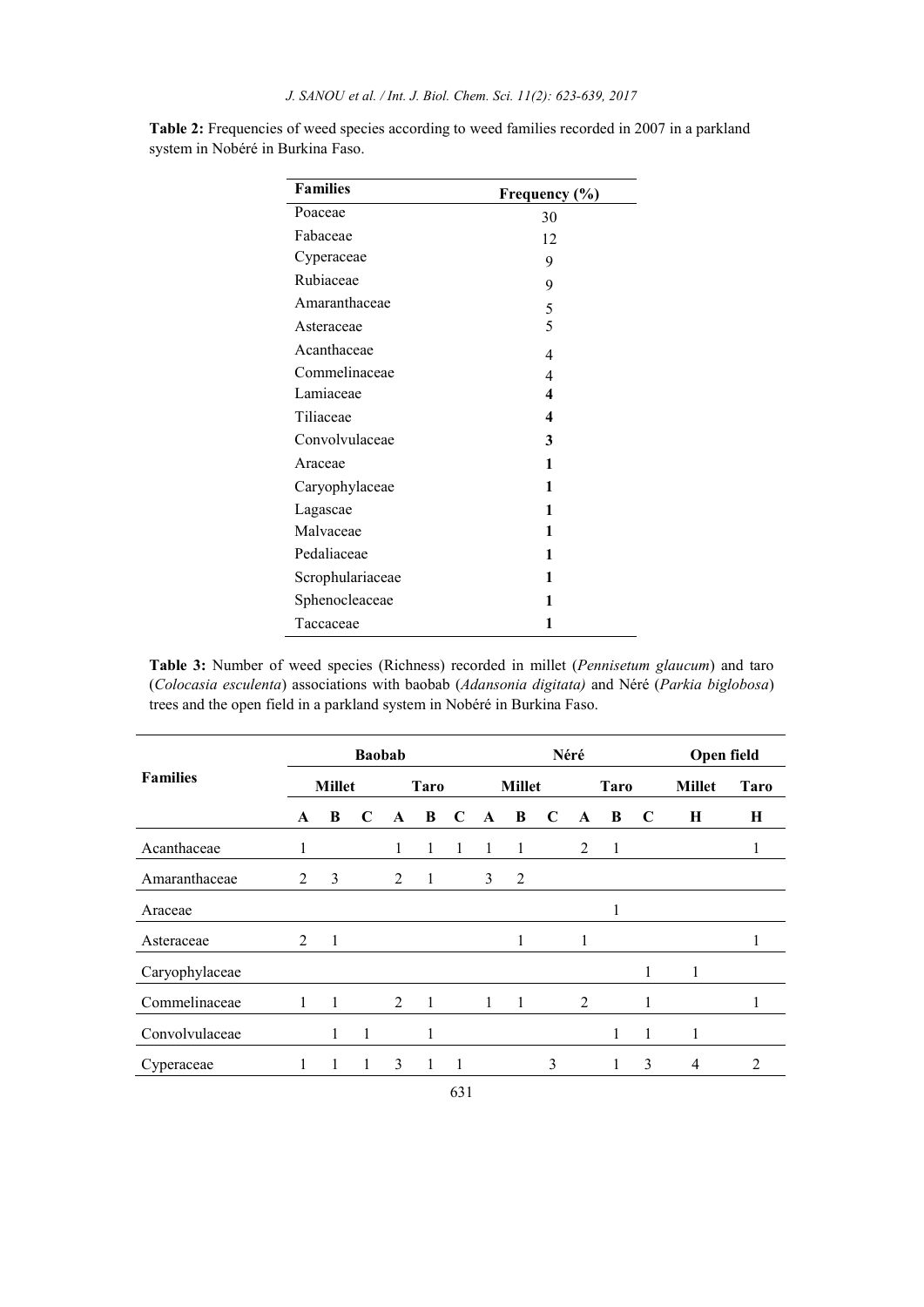| Fabaceae                                | 1  | 2              | $\overline{4}$ |    | $\mathbf{1}$ | 1            |                | 1  | $\overline{4}$ |                | 1              | 2              | 1  | 1  |
|-----------------------------------------|----|----------------|----------------|----|--------------|--------------|----------------|----|----------------|----------------|----------------|----------------|----|----|
| Lagascae                                |    |                |                |    |              |              | 1              | 1  |                | 1              |                |                |    |    |
| Lamiaceae                               | 1  | 3              | 1              | 1  | 1            |              | $\overline{2}$ | 2  | $\overline{2}$ | $\overline{2}$ | 2              | 1              | 1  | 1  |
| Malvaceae                               |    |                |                |    |              |              |                |    | $\mathbf{1}$   |                |                |                |    |    |
| Pedaliaceae                             |    |                |                |    |              |              |                |    |                |                |                |                | 1  |    |
| Poaceae                                 | 4  | 8              | $\overline{7}$ | 6  | 5            | 1            | 6              | 5  | 6              | 6              | 7              | 9              | 9  | 4  |
| Rubiaceae                               | 1  | 1              | 4              |    | $\mathbf{1}$ | $\mathbf{1}$ |                |    | 6              | 1              | $\overline{2}$ | $\overline{4}$ | 5  | 4  |
| Scrophulariaceae                        |    |                | 1              |    |              |              |                |    |                |                |                | 1              | 1  | 1  |
| Sphenocleaceae                          |    |                |                |    |              |              |                | 1  |                |                |                |                |    |    |
| Taccaceae                               |    |                |                |    |              |              |                |    |                | 1              | 1              |                |    |    |
| Tiliaceae                               | 3  | $\overline{2}$ |                | 1  |              | $\mathbf{1}$ | $\mathbf{1}$   | 3  | 3              | $\mathbf{1}$   | 1              | 1              | 1  | 1  |
| <b>Richness (Zone)</b>                  | 17 | 23             | 19             | 16 | 13           | 6            | 15             | 18 | 25             | 17             | 18             | 24             | 25 | 17 |
| <b>Richness (Crop)</b>                  |    | 39             |                |    | 29           |              |                | 41 |                |                | 40             |                | 25 | 17 |
| <b>Richness (Tree</b><br>48<br>species) |    |                | 58             |    |              |              |                | 32 |                |                |                |                |    |    |

*J. SANOU et al. / Int. J. Biol. Chem. Sci. 11(2): 623-639, 2017*



Figure 3: Shannon's diversity index in millet and taro plots according to zones influenced by trees (A, B, C) and in the open field (H) in a parkland system in Nobéré in Burkina Faso.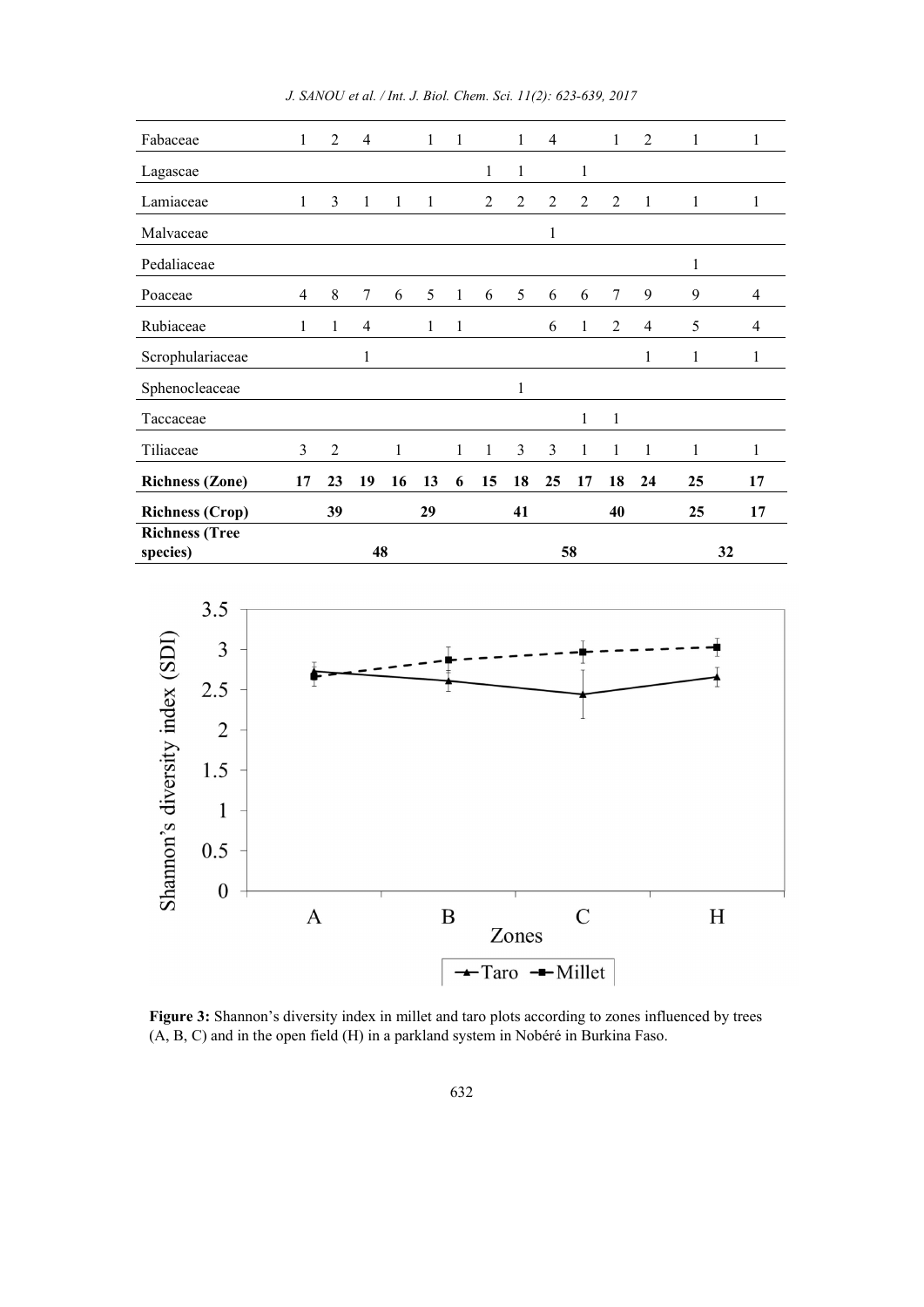Table 4: Weed species specific to the open field and to the areas under the influence of baobab (*Adansonia digitata)* and Néré (*Parkia biglobosa*) trees recorded in 2007 in a parkland system in Nobéré in Burkina Faso.

| $\mathbf N$ | Weeds specific to both<br>trees species | Weeds specific to<br>baobab trees | Weeds specific to Néré<br>trees | Weeds specific to<br>the open area |
|-------------|-----------------------------------------|-----------------------------------|---------------------------------|------------------------------------|
|             |                                         | Achelochloa                       | Abildgaardia hispidula          | Andropogon                         |
| 1           | Achyrantes aspera                       | granularis                        | senegalensis                    | pseudapricus                       |
|             |                                         | Ageratum                          |                                 | Ceratotheca                        |
| 2           | Acroceras amplectens                    | conyzoïdes                        | Alternantera nodiflora          | sesamoïdes                         |
|             |                                         |                                   |                                 | Dactyloctenium                     |
| 3           | Andropogon gayanus                      | Amaranthus viridis                | <i>Alysicarpus vaginalis</i>    | aegyptium                          |
| 4           | Aristida funiculata                     | Commelina sp                      | Cassia tora                     | Elionurus elegans                  |
|             |                                         |                                   | Commelina                       |                                    |
| 5           | Brachiaria distichophylla               | Crotalaria goreensis              | benghalensis                    | Eragrostis pilosa                  |
|             |                                         |                                   | Cyperus michelianus sb          | Fimbrystilis                       |
| 6           | Brachiaria lata                         | Digitaria perrottetii             | pygmaeus                        | ferruginea                         |
| 7           | Celosia trigyna                         | Mariscus sp                       | Eragrostis tremula              |                                    |
|             |                                         | Ocimum                            |                                 |                                    |
| $\,$ 8 $\,$ | Corchorus fascicularis                  | americanum                        | Evolvulus alsinoïdes            |                                    |
| 9           | Dicliptera verticillata                 | Vernonia galamensis               | Fimbristylis sp                 |                                    |
| 10          | Eragrostis ciliaris                     | Vigna sp                          | Indigofera dendroïdes           |                                    |
| 11          | Hyptis sipicigera                       |                                   | Oldelandia lantifolia           |                                    |
| 12          | Panicum leatum                          |                                   | Pentanema indicum               |                                    |
| 13          | Paspalum scrobiculatum                  |                                   | Physalis micrantha              |                                    |
| 14          | Pennisetum polystachion                 |                                   | Rhyconsia minima                |                                    |
| 15          | Peristrophe paniculata                  |                                   | Sida acuta                      |                                    |
| 16          | Tephrosia pedicellata                   |                                   | Sphenochlea zeylanica           |                                    |
| 17          | Triumfetta rhomboidea                   |                                   | Stylochaeton hypogaeus          |                                    |
| 18          |                                         |                                   | Tacca involucrata               |                                    |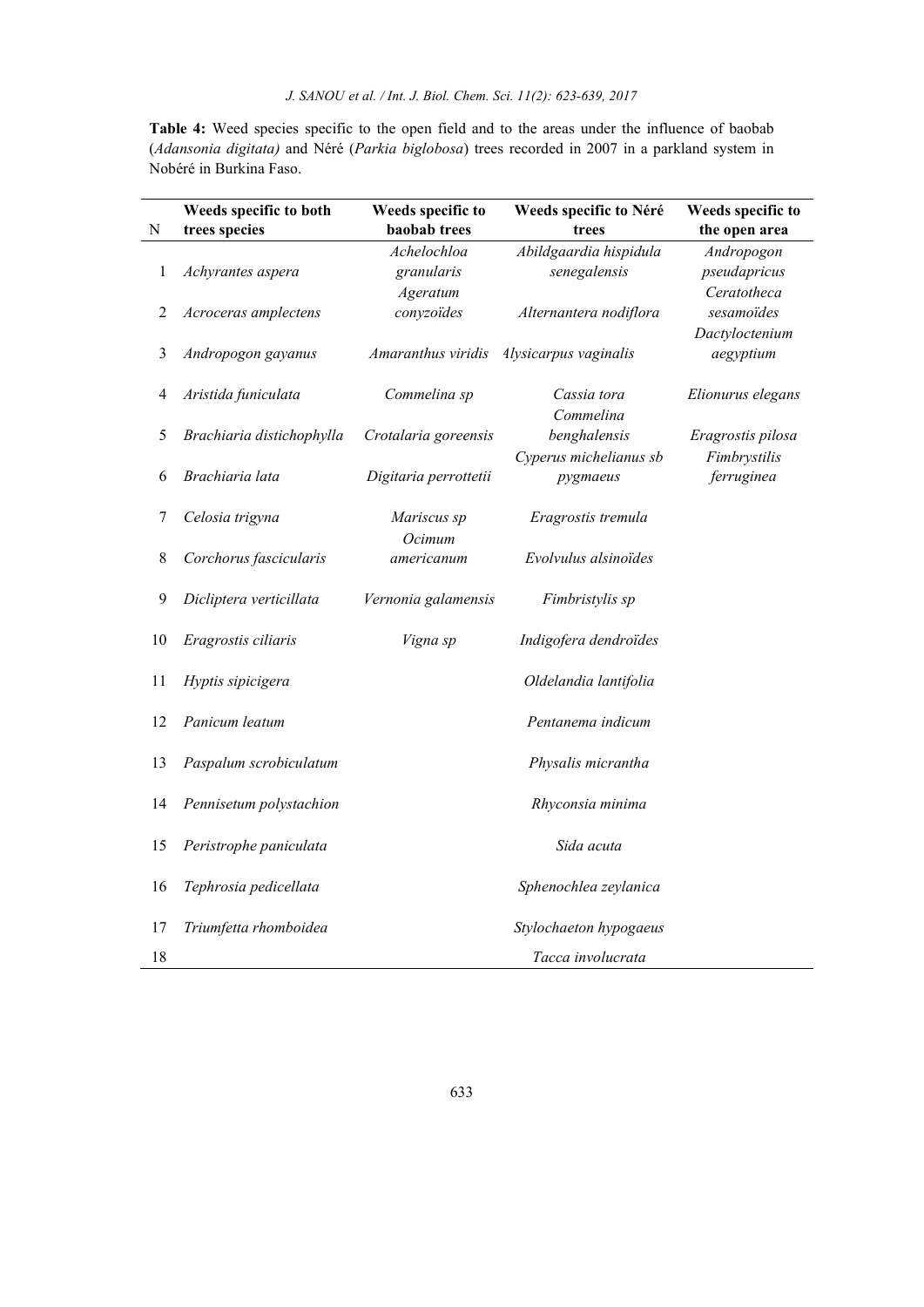Table 5: Ranking of weed species with relative frequencies (F) ≥ 5% in millet (*Pennisetum glaucum*) and taro (*Colocasia esculenta*) plots located in zones under tree influence of a parkland in Nobéré in Burkina Faso (2007).

| <b>Crops</b> | Zone A                  |               | Zone B                  |         | Zone C                  |         |  |  |
|--------------|-------------------------|---------------|-------------------------|---------|-------------------------|---------|--|--|
|              | <b>Weeds species</b>    | $F(\%)$       | <b>Weeds species</b>    | $F(\%)$ | <b>Weeds species</b>    | $F(\%)$ |  |  |
| Millet       | Commelina forskaolaei   | 15            | Commelina forskaolaei   | 11      | Digitaria horizontalis  | 10      |  |  |
|              | Leucas martinicensis    | 11            | Leucas martinicensis    | 11      | Alysicarpus ovalifolius |         |  |  |
|              | Achyrates aspera        | 9             | Digitaria horizontalis  |         | Spermacoce radiata      |         |  |  |
|              | Corchorus tridens       | 9             | Corchorus tridens       |         | Pennisetum pedicellatum |         |  |  |
|              | Pennisetum pedicellatum | 6             | Alysicarpus ovalifolius |         | Leucas martinicensis    |         |  |  |
|              |                         |               | Pennisetum polystachion |         |                         |         |  |  |
| Taro         | Leucas martinicensis    | 13            | Commelina forskaolaei   | 9       | Spermacoce radiata      |         |  |  |
|              | Commelina forskaolaei   | 10            | Leucas martinicensis    |         | Corchorus fascicularis  |         |  |  |
|              | Celosia trigyna         |               | Pennisetum pedicellatum |         | Cyperus sp              |         |  |  |
|              | Eragrostis ciliaris     |               | Tacca involucrata       |         | Fimbrystilis hyspidula  |         |  |  |
|              | Pennisetum pedicellatum |               | Digitaria horizontalis  |         | Mitracarpus hirtus      |         |  |  |
|              | Pennisetum polystachion |               | Hackelochloa granularis |         | Panicum maximum         |         |  |  |
|              | Triumfetta rhomboidea   | $\mathcal{D}$ | Hyptis sipicigera       |         | Pennisetum pedicellatum |         |  |  |
|              |                         |               | Ipomœa eriocarpa        |         | Pennisetum polystachion |         |  |  |
|              |                         |               | Panicum leatum          |         | Polycarpaea corymbosa   |         |  |  |
|              |                         |               | Panicum maximum         |         |                         |         |  |  |
|              |                         |               | Pennisetum polystachion |         |                         |         |  |  |
|              |                         |               | Peristrophe paniculata  |         |                         |         |  |  |
|              |                         |               | Setaria pumila          |         |                         |         |  |  |
|              |                         |               | Spermacoce stachydea    |         |                         |         |  |  |

634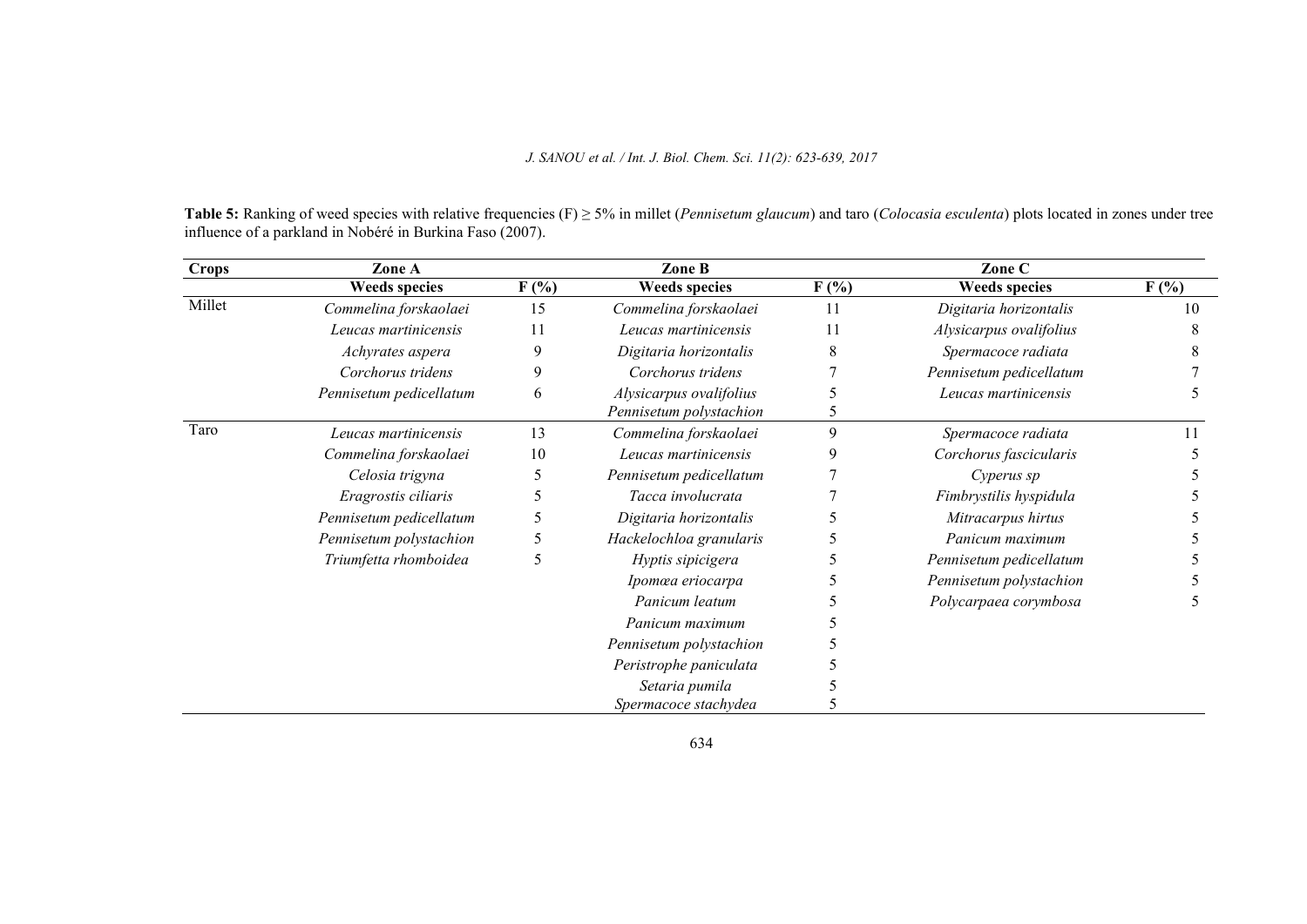Table 6: Ranking of weed species with relative frequencies  $(F) \geq 5\%$  in millet (*Pennisetum glaucum*) and taro (*Colocasia esculenta*) plots located in the open field of a parkland in Nobéré in Burkina Faso (2007).

| <b>Millet</b>           | Taro |                              |         |  |  |  |  |  |
|-------------------------|------|------------------------------|---------|--|--|--|--|--|
|                         | F    |                              |         |  |  |  |  |  |
| <b>Weeds species</b>    | $\%$ | <b>Weeds species</b>         | $F(\%)$ |  |  |  |  |  |
| Alysicarpus ovalifolius |      | 10.87 Digitaria horizontalis | 14.81   |  |  |  |  |  |
| Spermacoce radiata      |      | 10.87 Fimbrystilis hyspidula | 14.81   |  |  |  |  |  |
| Cyperus sp              |      | 6.52 Commelina forskaolaei   | 11.11   |  |  |  |  |  |
| Digitaria horizontalis  |      | 6.52 corchorus tridens       | 7.41    |  |  |  |  |  |
| Ipomœa eriocarpa        |      | 6.52 Leucas martinicensis    | 7.41    |  |  |  |  |  |
| Oldelandia corymbosa    | 6.52 |                              |         |  |  |  |  |  |
| Spermacoce stachydea    | 6.52 |                              |         |  |  |  |  |  |



Figure 4: Biomass production of weeds  $(g m<sup>2</sup>)$  in millet and taro plots according to zones influenced by trees (A, B, C) and in the open field (H) in a parkland system in Nobéré in Burkina Faso.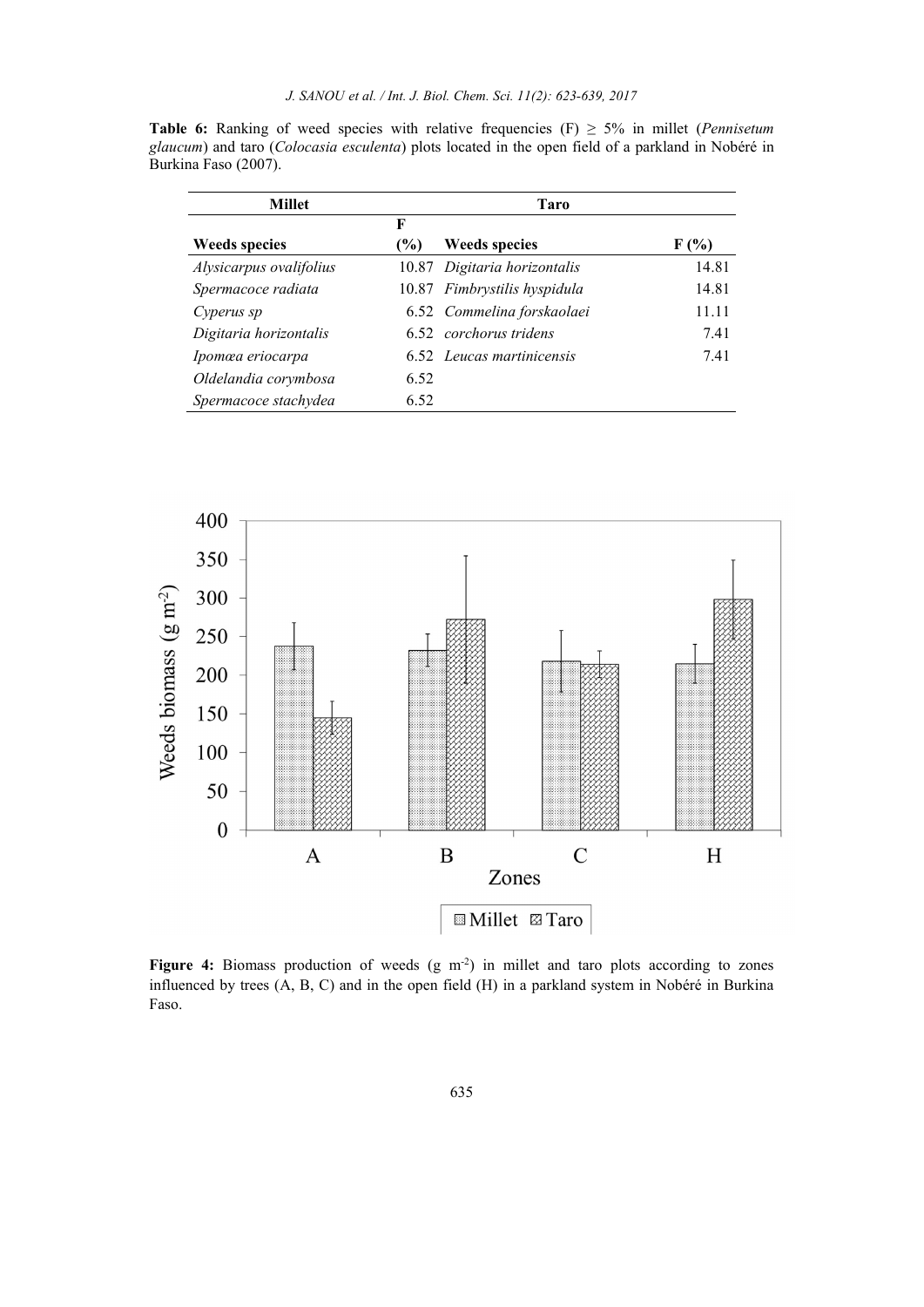## DISCUSSION

The main frequent weed families in the studied parkland were Poaceae, Fabaceae, Cyperaceae and Rubiaceae. These are the dominant families of weeds flora in West Africa as reported by Chikoye and Ekeleme (2001). These authors classified the dominant weeds families as Poaceae with 47 genera, Asteraceae with 23 genera, Papilionaceae with 15 genera, Euphorbiaceae with 11 genera, Rubiaceae with 11 genera and Cyperaceae with 10 genera.

One of the effects of trees was an increase of the numbers of weed families and species in the present study, in contrast to previous works carried out on the effect of *Faidherbia albida* (Gworgwor, 2007) but in accordance with the change in weeds floristic composition due to tree effects in pasture lands noticed by Kambatuku et al. (2011) and Ludwig et al. (2004) (1998). Weed floristic composition also varied between tree species in accordance with the suggestion of Boffa (1999): Photosynthetically active radiation (PAR) reduction under trees as reported by Sanou et al. (2012a), suppresses non-shade tolerant species. Weeds were more diversified under *P. biglobosa* compared with *A. digitata* according to Shannon's diversity index.

According to zones, the number of weed species increased from the tree trunk to the surrounding area of the edge of tree crown for the association of Néré trees with both crops. In contrast, weed species number decreased from the tree trunk to the surrounding area of the edge of tree crown in baobab associated with taro. No trend was observed for weed species number in baobab and millet

association. As suggested by Boffa (1999), the distribution of weed species number according to the zones seems to be related to PAR availability. Indeed, a lower number of weed species was noted in the area under Néré trees crowns where PAR was more reduced (Sanou et al., 2012a), compared to the shaded area of baobab trees and the open area. In addition, weed species number was reduced in taro plots compared with millet plots due to the higher leaf area of taro plants. However, as suggested by Ludwig et al. (2004), weed species number could be increased by the favourable conditions (higher water and nutrient contents of soil, lower temperature) in zones influenced by trees where PAR reduction was low (B and C for baobab and C of Néré) as reported by Sanou et al.(2012a). Finally, the higher number of weed species under tree crowns could be related to seed dispersion of weeds by wind, birds and animals as observed by previous workers (Milton and Dean, 2001). It could be also resulting from of weed seeds carried by wind that are trapped by tree canopy.

Shannon's diversity index showed that growing taro reduced weeds species compared to millet. This result reflected the selection effect of taro leaves shade on under grown weeds. Indeed, taro plants were less tall compared with millet plants, had a larger leaf area (Sanou et al., 2012b) and then had a heaviest shade effect. Therefore, it is possible that most of the non-shade-tolerant weeds species were eliminated from taro plots reducing species diversity compared with millet plots. That is in accordance with the control effect of taro on weeds reported in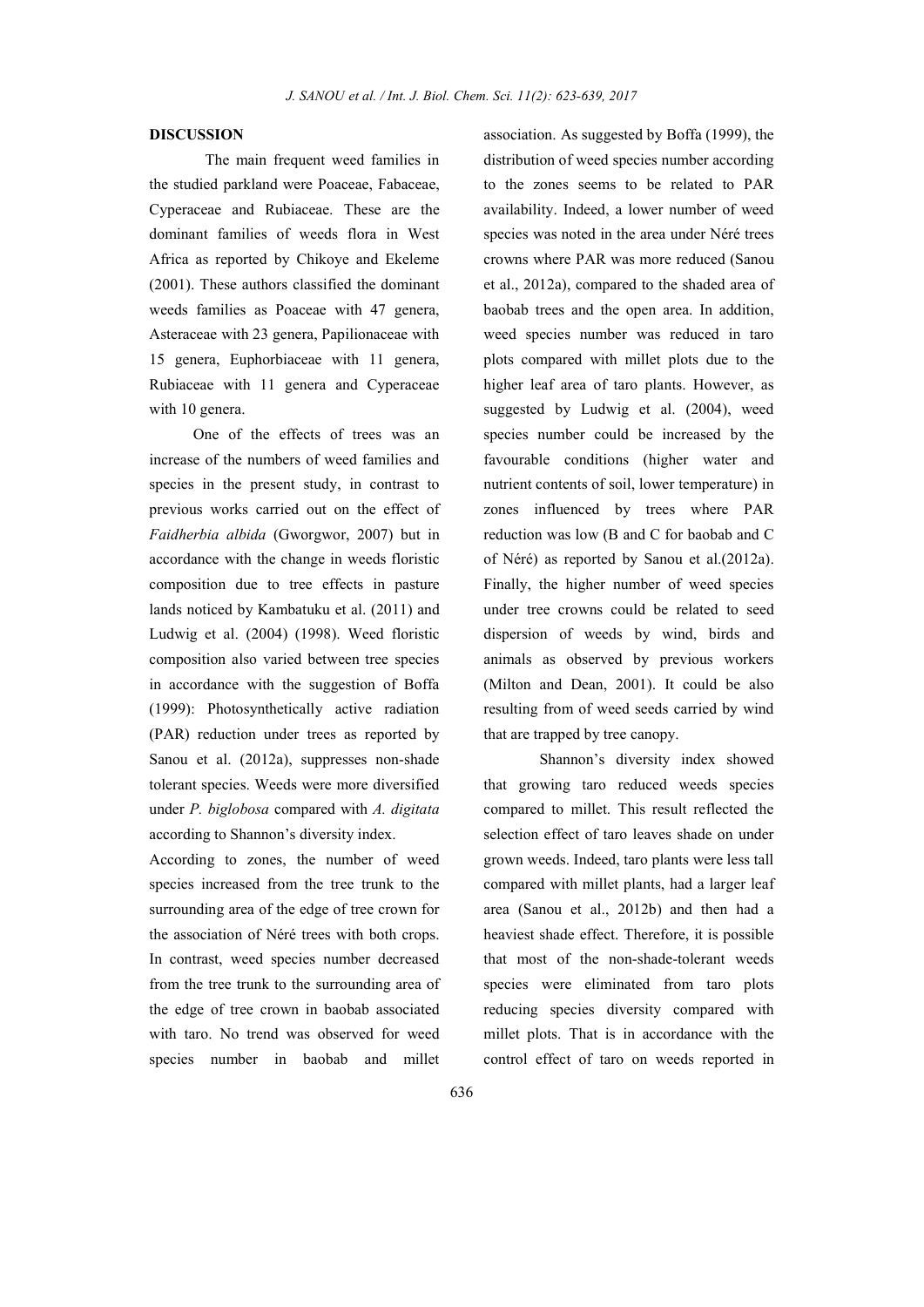previous works as its leaves generally cover the ground and shade out weeds (Mabhaudhi and Modi, 2014).

The dry matter production of weeds did not vary according to tree species. Weed biomass was higher in millet plots compared with taro plots in shaded zones (A), while in the open field higher biomass of weeds was recorded in taro plots compared with millet plots. So, the combination of shade effects and the growth of taro plants seemed to reduce weed dry matter production of weeds in the tree crown area. The reduction of weed dry matter production in taro plots of shaded zones could be explained by the greater shade effect of taro plots leaves compared with millet as indicated above and reported in previous works (Mabhaudhi and Modi, 2014). Therefore, the competition for light between crops and weeds in shaded areas was favourable to taro and the reverse was noticed in the full sun area.

### Conclusion

The first hypothesis of the present study which was that the microclimate due to trees presence increases weeds species number in parklands has been confirmed by the results. Indeed, the weeds floristic composition was more diversified in area beneath trees and weeds species were different between baobab tree with less shade effect and Néré tree having more light reduction under its crown. It was also noted that the number of weeds species increased from Néré tree trunk to the open field in contrast of baobab tree associated with taro.

The results have also confirmed that the development of weeds is reduced when growing a shade tolerant crop (taro) compared with shade intolerant cereal (Millet) in tree beneath, which was the second hypothesis of the study. In addition, growing taro reduced the number of weeds species and also weeds development (low biomass production) under tree crown. Therefore, introducing a shade tolerant crop as taro in parkland agroforestry system could help farmers controlling weeds in their farms.

## COMPETING INTERESTS

There are no competing interests for this article.

## AUTHORS' CONTRIBUTIONS

JS designed the experiment and gathered the data. HRB and MCED helped in analysis and write up. JB supervised the design, the entire data collection process and provided guide, corrections and supervision to the entire research and critically read and amended the manuscript. All the authors read and approved the final manuscript.

### ACKNOWLEDGEMENTS

This study was funded by the project SAFRUIT/ INCO Contract Number 015465 of the European Commission. Issouf Ouattara is acknowledged for field assistance. We wish to thank the farmers in Nobéré for their permission and participation in the field experiment.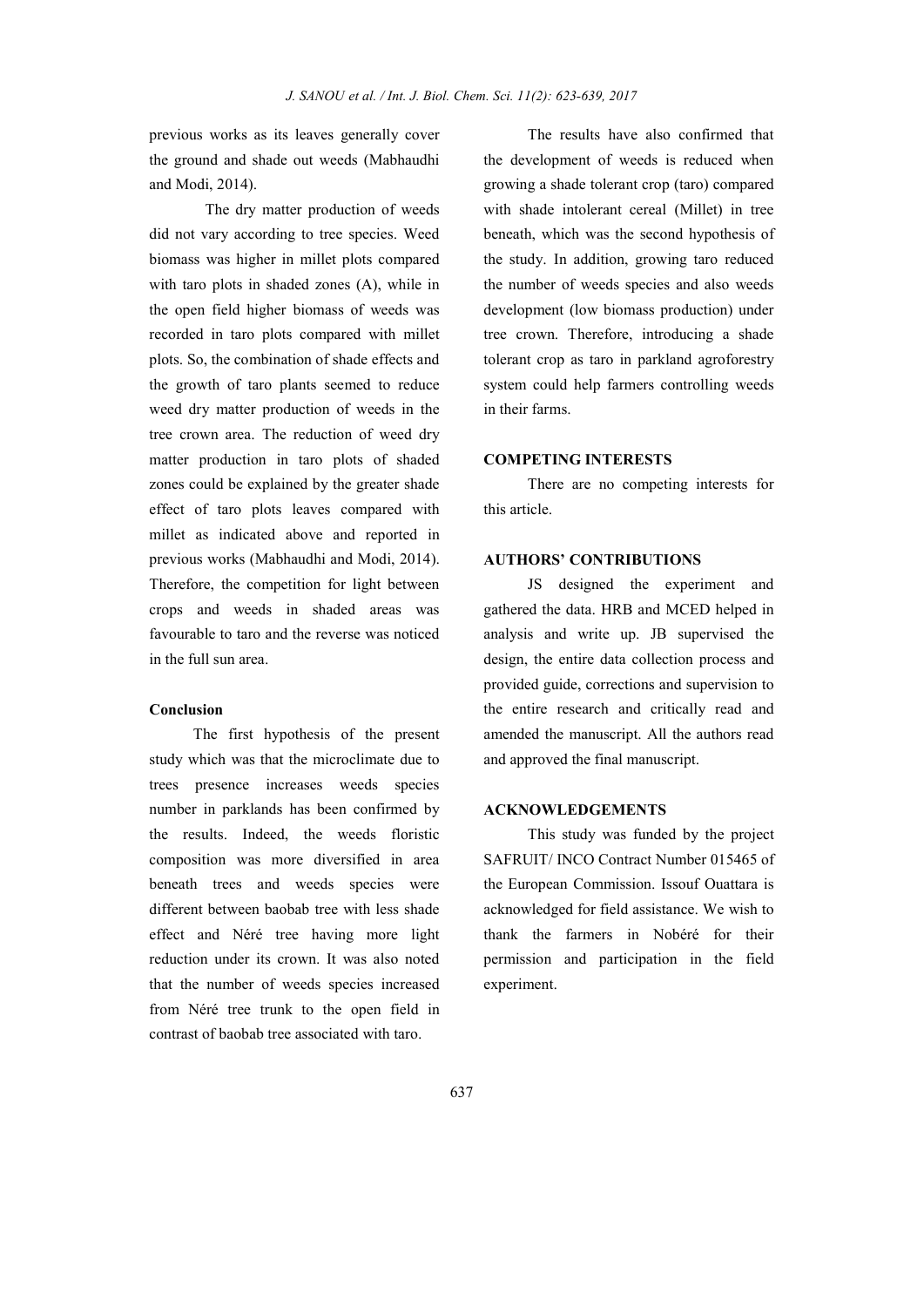## **REFERENCES**

- Bayala J, Sanou J, Teklehaimanot Z, Sinclair F. 2015. Adaptation of crops to partial shade in mixed cropping systems. In Tree-crop Interactions: Agroforestry in a Changing Climate, Ong CK B, Black C, Wilson J (eds). CABI: Wallingford, UK, 309-325.
- Bayala J, Sanou J, Teklehaimanot Z, Kalinganire A, Ouedraogo SJ, 2014. Parklands for buffering climate risk and sustaining agricultural production in the Sahel of West Africa, Current Opinion in Environmental Sustainability, 6: 28-34. DOI: http://dx.doi.org/10.1016/ j.cosust.2013.10.004
- Bayala J, Teklehaimanot Z, Ouedraogo SJ, 2002. Millet production under pruned tree crowns in a parkland system in Burkina Faso. *Agroforestry Systems*, 54: 203-214. DOI: 10.1023/A: 1016058906682
- Bellow JG, Nair PK. 2003. Comparing common methods for assessing understory light availability in shadedperennial agroforestry systems. *Agricultural and Forest Meteorology,* 114: 197–211. DOI: 10.1016/s0168- 1923(02)00173-9
- Boffa, JM. 1999. *Agroforestry Parklands in Sub-Saharan Africa*. *FAO Conservation Guide 34*. FAO: Rome, Italy, 230 p.
- Chikoye D, Ekeleme F. 2001. Growth attributes of ten Mucuna accessions and their effect on speargrass (Imperata cylindrica) dry matter. *Biol. Agric. Hortic,* 18: 191–201. DOI:

http://dx.doi.org/10.1080/01448765.2001 .9754883

- Gworgwor NA. 2007. Trees to control weeds in pearl millet. *Agron. Sustain. Dev.,* 27: 89-94. DOI*:* 10.1051/agro:2006028
- Kambatuku JR, Cramer MD, Ward D. 2011. Savanna tree-grass competition is modified by substrate type and herbivory. *Journal of Vegetation Science*, 22: 225-237.DOI: 10.1111/j.1654-1103.2010.01239.x
- Larwanou M, Yemshaw Y. Saadou M. 2010. Prediction models for estimating foliar and fruit dry biomasses of five Savannah tree species in the West African Sahel. *Int. J. Biol. Chem. Sci.*, 4(6): 2245-2256. DOI: http://dx.doi.org/10.4314/ijbcs. v9i4.12
- Ludwig F, de Kroon H, Berendse F, Prins HHT. 2004. The influence of savanna trees on nutrient, water and light availability and the understorey vegetation. *Plant Ecology*, 170: 93–105. DOI*:* 10.1023/B:VEGE.0000019023. 29636.92
- Mabhaudhi T, Modi AT. 2014. Intercropping Taro and Bambara Groundnut. In *Sustainable Agriculture Reviews* (Vol. 13). Lichtfouse, E (ed). Springer International Publishing: Cham, Vietnam; 275–290. DOI: 10.1007/978-3- 319-00915-5\_9
- Milton SJ, Dean WR. 2001. Seed dispersed in dung of insectivores and herbivores in semi-arid southern Africa. *Journal of Arid Environments,* 47: 465–483. DOI*:* 10.1006/jare.2000.0727